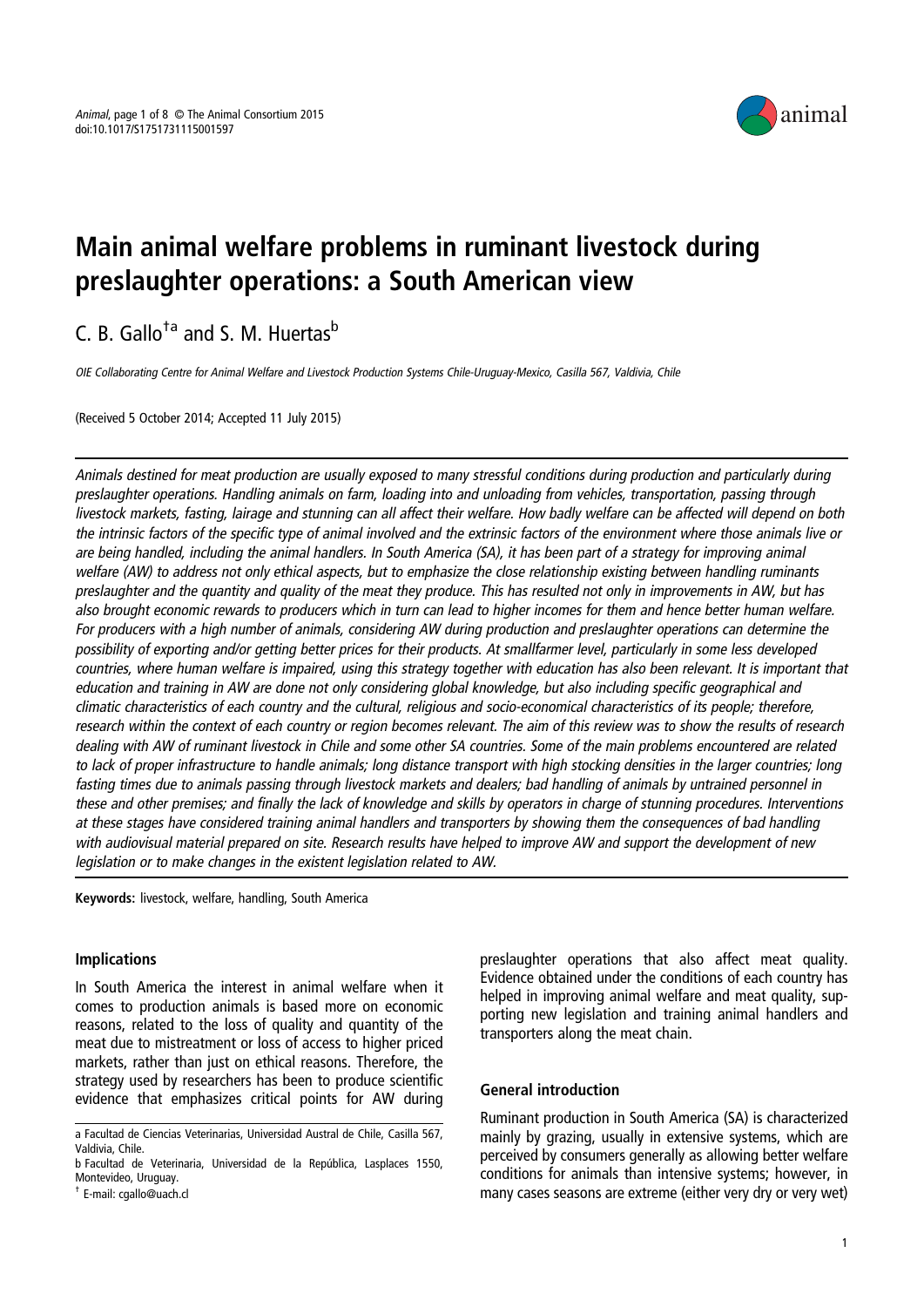with low forage production, and consequently drastic reductions on the body condition scores of the animals can be seen during these periods (Gallo and Tadich, [2008](#page-6-0)). Owing to the socioeconomic and cultural situation in many SA countries the human population is more concerned about food safety and a fair price for the meat than about maintaining animal welfare (AW) standards. Ruminants are in a high proportion in hands of smallholders; the range of people involved, in terms of age, sociocultural, educational and cultural backgrounds, is so wide that different educational strategies on how to improve AW must be adopted (Gallo et al., [2010](#page-6-0)).

In SA there are some of the world's most important beef production and exportation countries (Brazil, Argentina); there are also some countries where, even with a small cattle population, meat exports are an important part of their economy (Uruguay) or have access to high meat price markets because of good animal health conditions (Chile). Hence, meat exportation has provided a good opportunity to make improvements in quality assurance schemes and good livestock practices that consider AW as a component in the production chain on farm, during transport and at slaughter (Gallo and Tadich, [2008](#page-6-0); Del Campo et al., [2014\)](#page-6-0). Demands established directly from the importing countries regarding AW have been crucial for fast improvement. However, the OIE is encouraging its member countries to put into practice the AW standards (Organización Mundial de Sanidad Animal (OIE), [2013\)](#page-6-0), which has lead to new regulations on AW in several SA countries that apply for domestic markets as well as for exports (e.g. Chile, [2013a](#page-6-0), 2013[b](#page-6-0) and 201[3c](#page-6-0)).

### Preslaughter handling of ruminants and meat quality

Considering the above mentioned background, in SA the interest in AW when it comes to production animals has been based more on economic reasons (the loss of quality and quantity of the meat due to mistreatment or loss of access to higher priced markets) rather than just on ethical reasons. Poor AW due structural deficiencies and to bad handling of meat producing animals leads to economical losses by increasing animal deaths, carcass weight losses, trimmings due to injections and bruising, and by negatively affecting meat quality.

Bruises and dark cutting are some of the main problems encountered. A bruise is defined as a tissue injury with rupture of the vascular supply and accumulation of blood and serum (Hoffman et al., [1998\)](#page-6-0). The presence of bruises on ruminant carcasses directly affects meat quality because bruised tissues need to be trimmed off; it is also used as an indicator of poor welfare during preslaughter operations, because it shows that animals have been hit or handled in an inappropriate way, resulting not only in animal fear but also pain (Strappini et al., [2009](#page-7-0), [2012](#page-7-0) and [2013;](#page-7-0) Romero et al., [2013\)](#page-7-0). When meat quality alterations are present postmortem it implies that AW was impaired (Gregory, [1998](#page-6-0)). Meat colour and pH alterations are a reflection of stressful conditions due to inadequate handling of animals during preslaughter operations and long deprivation of food and water (Gallo, [2009;](#page-6-0) Romero et al., [2013](#page-7-0)). Stressful conditions during preslaughter handling reduce muscle glycogen content which at the moment of slaughtering results in low production of lactic acid; therefore, meat has a high pH (>5.8), high water holding capacity and an unattractive dark colour; this condition is known as DFD (dark, firm and dry) meat (McVeigh and Tarrant, [1982](#page-6-0)). The effects of chronic stress on muscle glycogen depletion and the consequent dark cutting condition have been well reviewed (Ferguson and Warner, [2008](#page-6-0)). As colour and pH alterations affect consumer acceptability and shelf life of meat it has economical implications. Therefore, the measurement of muscle pH at 24 h after slaughter is a criterion routinely used at slaughterhouses to determine meat quality and take further processing decisions.

By improving productivity and product quality in livestock production through better AW, the provision of appropriate amounts of good quality food for human consumption can be assured and the welfare of people can be also improved. Therefore, the strategy for most of the research in AW of meat producing livestock in SA has dealt with relating AW to product quality (Gallo, [2012;](#page-6-0) Paranhos Da Costa et al., [2012](#page-7-0); Huertas et al., [2014](#page-6-0)). Complementarily, the dissemination of information about AW topics and relevant research in the subject has been important in order to socialize AW global knowledge and understand practical applications. Since 2004 numerous national and international meetings dealing with AW have been organized in countries such as Argentina, Brazil, Chile, Colombia and Uruguay (Gallo et al., [2010](#page-6-0)). During 2009 the Animal Welfare Programmes of the Universidad Austral de Chile and the Universidad de la República del Uruguay were officially recognized by the OIE as a Collaborating Centre for Animal Welfare Chile-Uruguay. In 2013 the OIE Collaborating Centre for AW and livestock production systems has also incorporated the Animal Welfare Programme of the Faculty of Veterinary Sciences at Universidad Nacional Autónoma of Mexico. Its mission is to promote AW with particular emphasis in production and working animals under SA production systems.

The aim of this review is to show the results of research dealing with AW of ruminant livestock for meat production in Chile, although results could be made extensive to many other countries in SA according to earlier published information on the region (Grandin and Gallo, [2007;](#page-6-0) Gallo, [2008](#page-6-0); Gallo and Tadich, [2008\)](#page-6-0).

# General characteristics of the handling of ruminant livestock in SA

It is common in SA countries that animals undergo many different handling situations during production, transport, commercialization and particularly during preslaughter operations.

### **Stakeholders**

According to Gallo and Tadich [\(2008](#page-6-0)) the main stakeholders of the meat chain are producers, livestock markets, livestock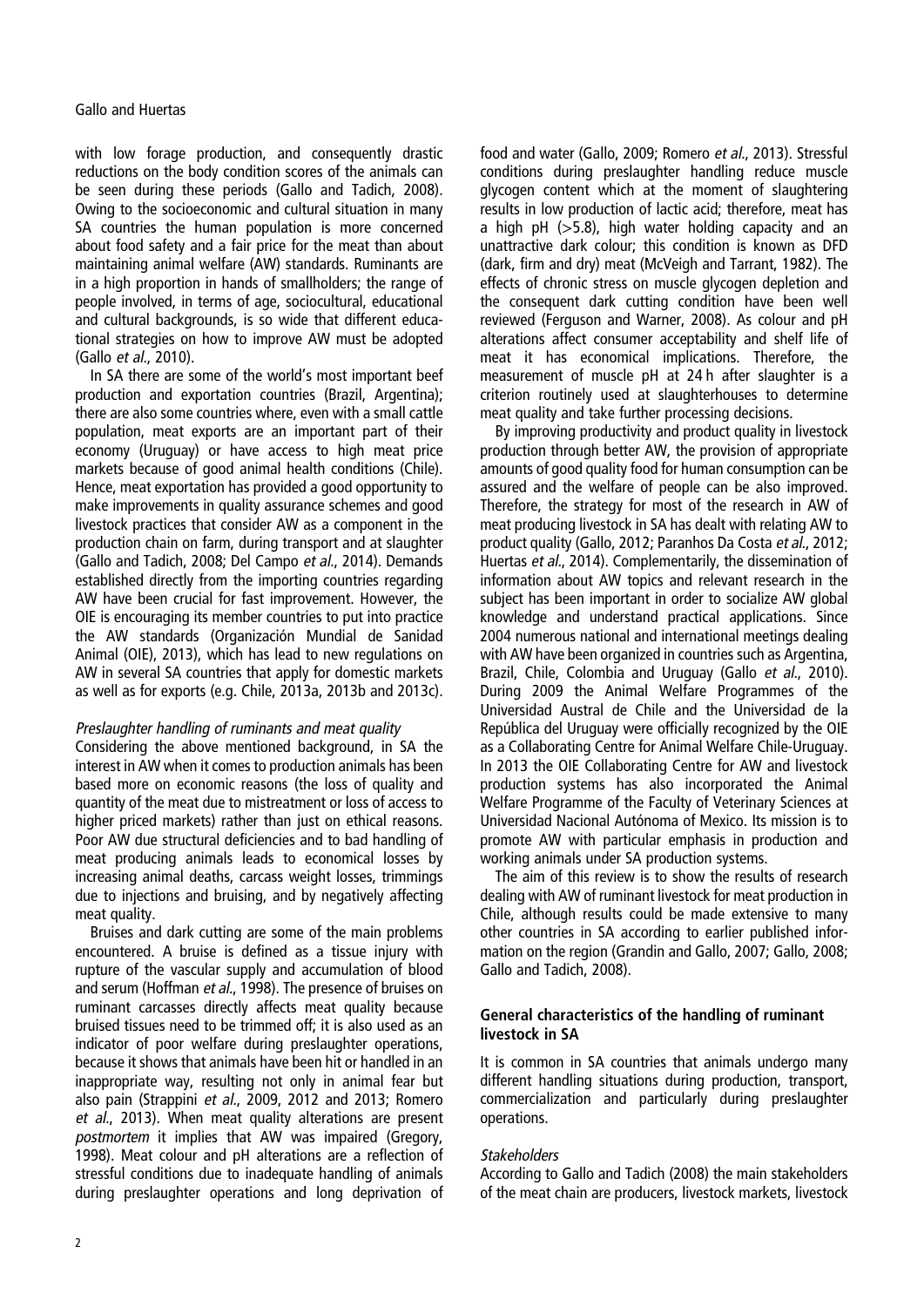dealers, livestock transporters, slaughterhouses, supermarkets and butchers. Moreover, cattle producers can be divided in those who breed and fatten beef (complete cycle), those who only produce weaned calves, and those who buy calves and other cattle for fattening and selling. Cattle producers in most SA countries, frequently sell their stock through cattle dealers instead of selling directly to slaughterhouses. Small ruminants like lambs, goats and camelids can go directly to slaughterhouses, to livestock markets and to intermediate dealers; however, the market for goats and camelids is small and scarcely developed, meaning that there is a considerable amount of animals that are slaughtered for home consumption and do not pass through slaughterhouses; moreover, this meat is rarely found for sale in butcher shops or supermarkets.

#### Handling of animals pre-transport

Animals that are bred extensively usually have few contact with people and are difficult to handle. There are also some structural deficiencies at farm and slaughterhouse level, mainly due to inadequate design and poor maintenance of handling structures (pens, corrals, races, crates, loading ramps and others). In the case of sheep, it is common that the flock, including ewes and lambs, is rounded up and driven for several kilometres to the farm corrals, then the lambs are weaned and immediately afterwards loaded into the transport vehicles. These commercial procedures in lambs destined for slaughter, particularly when transported for 48 h as it is the case of the Chilean Patagonia, are stressful and exhaust body reserves (Tadich et al., [2009\)](#page-7-0). In the case of goats and camelids, there is very little information regarding preslaughter operations in SA; a recent study in llamas (Mamani-Linares and Gallo, [2014](#page-6-0)) concluded that preslaughter handling of llamas under commercial conditions produces physiological changes similar to those in other species, which fall within acceptable limits for their welfare; however, stress could be reduced and adverse effects like bruises could be minimized by designing proper facilities and following OIE recommendations.

### Training of animal handlers

In general, a lack of formal training of animal handlers has been evidenced (Cáraves et al., [2006](#page-6-0) and [2007;](#page-6-0) Strappini et al., [2007\)](#page-7-0), which constitutes a primary problem that affects AW in SA countries. Most of the stockpersons (65%) observed by De Vries [\(2011](#page-6-0)) at Chilean livestock markets had a negative human–animal relationship. Moreover, it has been well established that cattle going through markets have more bruises than cattle going directly from farm to slaughterhouse (Strappini et al., [2009, 2010](#page-7-0), [2012](#page-7-0) and [2013](#page-7-0)).

Bad practices used to get the animals to move, especially when loading and unloading, are observed to be commonplace (Gallo and Tadich, [2008](#page-6-0)); there is a tendency to use aggressive strategies to drive animals and inappropriate aids (sticks, goads, shouting and sometimes even unsuitable handling practices that are described by the OIE, [2013\)](#page-6-0), such as pulling sheep from the fleece or twisting of tails. Training abattoir personnel has been used in intervention studies and its effectiveness has been assessed after the training, using animal behaviour and meat quality measures in slaughter-plants (Gallo et al., [2003a](#page-6-0) and [2003c\)](#page-6-0). In 2013 new regulations have been passed in Chile, making it mandatory that there should be at least one trained person in charge of handling animals in each of the premises involved: farms, livestock markets, slaughterhouses, transporters (Chile, [2013a](#page-6-0), [2013b](#page-6-0) and [2013c](#page-6-0)), getting in line with OIE standards.

#### Characteristics of the transport of ruminant livestock in SA

The situation of the transportation of farm animals in countries of SA has been described in detail by Gallo and Tadich ([2008\)](#page-6-0) and Gallo [\(2008](#page-6-0)). Due to the different country sizes, climatic, geographic and sociocultural conditions, there are vast differences in livestock transport durations and conditions between countries (Gallo, [2007](#page-6-0); Gallo and Tadich, [2008](#page-6-0)).

#### Vehicles and roads

The great majority of the animals destined for slaughter are transported by road, in trucks; there are only a few circumstances where a small proportion of animals also have to travel by ferry (Chile) or on boats (some journeys in Amazonian countries). In most SA countries there are paved carriageways in good condition leading to the main cities, but there are also many unpaved or stone roads, often in bad conditions; this is specially the case of side roads serving the farms (Gallo and Tadich, [2008](#page-6-0)). Consequently, travelling is slow because of the geography (including mountainous and winding roads) and the nature of the roads, and there is no close relationship between distance travelled and journey duration (Strappini et al., [2007;](#page-7-0) Tarumán, [2013\)](#page-7-0).

It is common in Chile and other countries to use trucks with a coupled trailer, making the job of drivers more difficult and adding further risks to livestock transportation. Trucks have no roof and additionally, the use of internal separations in the loading compartment for cattle transport is unfrequent, usually transporting them in big groups (18 to 22 heads/compartment, Gallo et al., [2005\)](#page-6-0) instead of smaller groups as recommended (Grandin and Gallo, [2007\)](#page-6-0). Vehicles used for the transport of sheep are generally metalic, with two or three floors, also without roof; these have internal separations for transporting the sheep in small groups (Gallo, [2009](#page-6-0)).

# Transport duration and conditions for ruminants during the journey

Bad practices during loading, transport and unloading of cattle are common, as well as overstocking the trucks (Gallo et al., [2005\)](#page-6-0). There is no indication that space allowance in longer journeys is higher than in shorter journeys (Aguayo and Gallo, [2005](#page-5-0) and [2006\)](#page-5-0). In fact 34.4% of the 413 loads surveyed by Gallo et al. ([2005\)](#page-6-0) arrived at the slaughterhouses at estimated stocking densities higher than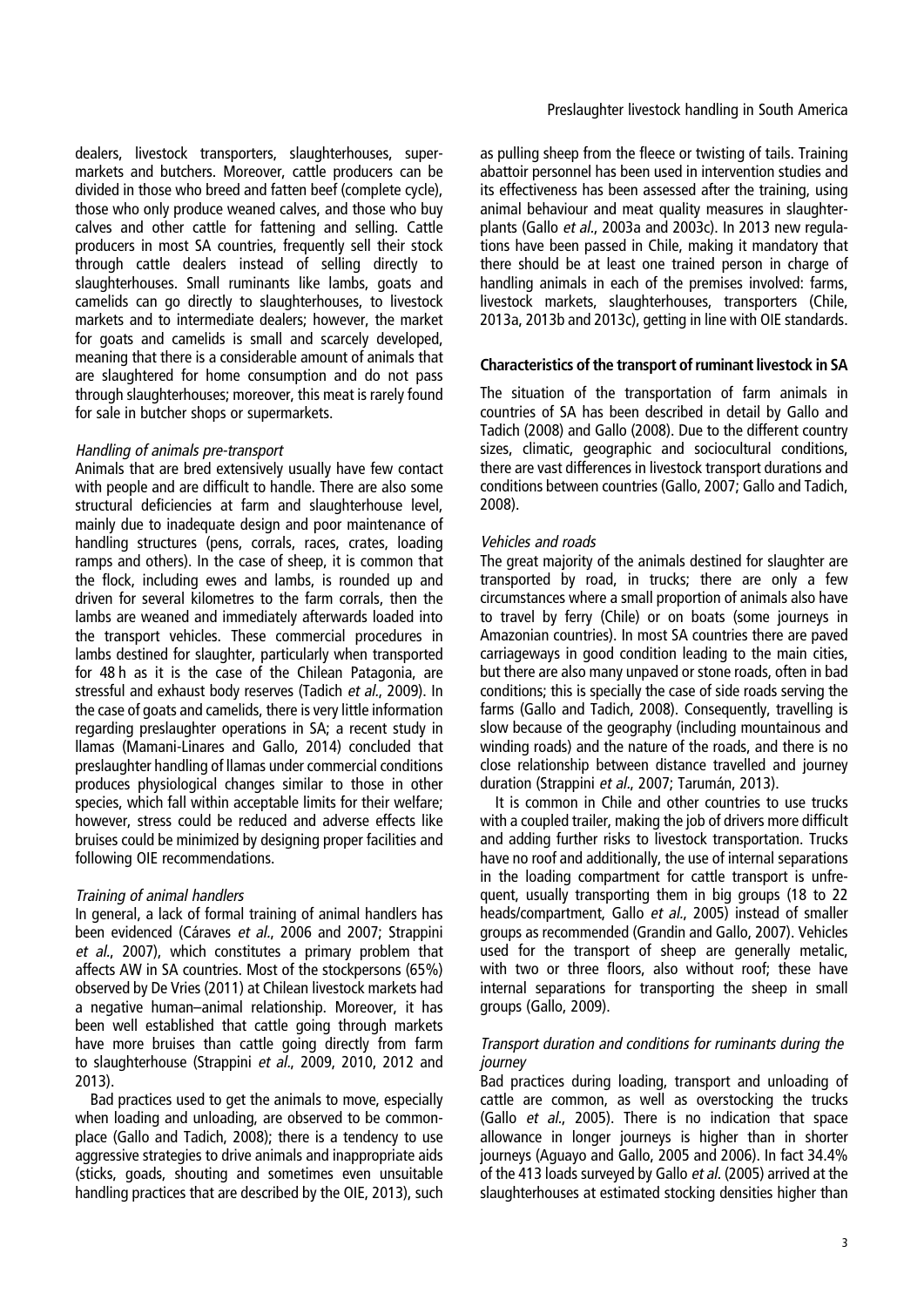permitted by the current legislation (500 kg/m<sup>2</sup>). High stocking densities are commonly observed in SA countries and overloading trucks when transporting cattle has been observed to be a problem in the region, but no precise figures on actual stocking densities used are available, except for the case of Chile (455 kg/m<sup>2</sup> by Gallo et al., [2005](#page-6-0); Strappini et al., [2007](#page-7-0)) and Uruguay (450 kg/m<sup>2</sup> by Huertas *et al.*, [2003](#page-6-0); Bianchi and Garibotto, [2004](#page-6-0)). The effect of stocking densities of 400 v. 500 kg/m² during transportation on the concentration of blood variables indicators of stress was studied in steers transported for 3 and 16 h (Tadich et al., [2003a](#page-7-0)); a stocking density of 500 kg/m<sup>2</sup> produced higher cortisol  $(P = 0.0021)$ , glucose  $(P = 0.039)$  and CK  $(P = 0.024)$  at arrival at the slaughterhouse.

With the exception of some countries (Paraguay, Brazil, Uruguay, Argentina), it is not a common practice to separate cattle in smaller groups within the truck (Gallo and Tadich, [2008](#page-6-0)) and there is no provision of water/feed for animals in the vehicle, also it is uncommon that they are unloaded at resting posts (Grandin and Gallo, [2007](#page-6-0); Gallo, [2008\)](#page-6-0).One of the longest journeys would be the one affecting cattle and sheep produced in the Chilean Patagonia Region of Aysén; these animals are frequently transported without water and food, by road and ferry, for distances up to 1700 km and durations up to 72 h (Aguayo and Gallo, [2005;](#page-5-0) Werner et al., [2013](#page-7-0)). Transport durations of 24 and 36 h have been observed to negatively affect cattle welfare, when measured through blood indicators of stress and animal behaviour (Tadich et al., [2000](#page-7-0)).

Very little information on small ruminant transport in SA is available. In Chile most common distances travelled by over 80% of the sheep are short (up to 400 km, Tarumán and Gallo, [2008](#page-7-0)). Total transport time for lambs in Chile fluctuates between 0.75 and 75 h (around 5% of the sheep are subjected to the latter which includes maritime ferry crossing) and distances between 5 and 1356 km (Carter and Gallo, [2008;](#page-6-0) Gallo, [2009](#page-6-0)). Owing to the particular characteristics of the roads in the Patagonia (stone roads, very winding and with high slopes), where most Chilean lambs are produced, journeys usually take much longer than expected for the distances travelled (Strappini et al., [2007](#page-7-0); Tarumán, [2013](#page-7-0)).The space availability found by Taru-mán and Gallo [\(2008](#page-7-0)) for lambs was 0.16 to 0.22 m<sup>2</sup>/lamb  $(4.55 \text{ to } 6.14 \text{ lambs/m}^2).$ 

From a welfare point of view as well as from a meat quantity/quality point of view an aspect to be improved is the provision of water and food when transport is prolongued over 24 h. For the case of the ferry crossing in Chile Navarro et al. [\(2007\)](#page-6-0), showed that during the sea crossing and when trucks had stopped, lambs did consume water when available.

# Transport of ruminant livestock and meat quality

In relation to the effects of transport duration on bruising, most studies have registered bruises on the carcasses of cattle (Strappini et al., [2009, 2010](#page-7-0) and [2012;](#page-7-0) Huertas et al., [2010](#page-6-0); Romero et al., [2013\)](#page-7-0), sheep (Carter and Gallo, [2008](#page-6-0); Tarumán and Gallo, [2008;](#page-7-0) Tarumán, [2013](#page-7-0)) or llamas

(Mamani-Linares and Gallo, [2014](#page-6-0)) at the end of the process (at slaughter), therefore it was not possible to distinguish if bruises had occurred on farm, during transport or at the slaughterhouse. In order to try to distinguish exactly where bruises originate we followed the whole process of loading, transport, unloading, lairage and stunning of culled dairy cows using direct continuous observation and videos (Strappini *et al.*, [2013](#page-7-0)). It was possible to register when and where the potential bruising events occurred. It was remarkable to find out that after a mean of 3 h transport and 19 h lairage, a total of 1792 events occurred; 91% of these were observed during lairage, 5.4% in the stunning box, 2.5% at loading, 0.4% during transport and 0.5% at unloading (Strappini et al., [2013](#page-7-0)). Hence, many events happened very close to slaughter time, whereas few traumatic events happened during short transport. When using the video analysis, it was possible to detect the moment, stage of infliction and the type of event that caused the lesion for 52 bruises (66.7%) out of the total of 78 bruises observed; 38.5% of the bruises occurred within 1 h before slaughter, in the stunning box and were due to impact with a blunt object, this was the case of the sliding doors at the stunning box. Pricking with sticks was commonly observed, usually during loading of the cattle on the farm. All bruises observed by Strappini et al. ([2013\)](#page-7-0) were sampled for macro/ microscopic and histochemical analyses and a sample of 16 bruises with known origin (and hence known age between <1 and 23 h) was used to find out whether it would be possible to use these techniques for determining age of the lesions. Through macroscopic (colour, diameter, depth, shape and anatomical location) and microscopic (presence of erythrocytes, hemosiderin, inflammatory infiltrate, fibrin, necrosis and fibrosis) characteristics of the bruises it was possible to determine at which stage during preslaughter handling they had been originated; however, within the age range of the bruises studied (up to 23 h) it was not possible to determine actual age by colour nor by immunohistochemical markers (fibronectin, collagen III and IL8) (Vargas, [2014](#page-7-0)).

In sheep 7.5% bruised carcasses were found; bruises were mainly small in extension and affected only subcutaneous tissue (Tarumán and Gallo, [2008\)](#page-7-0). In Chilean studies (Carter and Gallo, [2008;](#page-6-0) Tarumán and Gallo, [2008](#page-7-0); Tarumán, [2013\)](#page-7-0) a directly proportional relationship between the incidence of bruises and transport duration (up to 48 h) has been observed; however, in none of the studies a separation was made between transport itself and the handling during loading and unloading of the lambs. In the case of llamas, methods of loading and unloading, as well as the lack of loading ramps on farms and llama slaughterhouses have been observed to increase animal–handler interactions, which could lead to bruising (Mamani-Linares and Gallo, [2014\)](#page-6-0).

### Training of transporters

It is crucial that drivers transporting livestock are trained. OIE standards (OIE, [2013](#page-6-0)) recommend compulsory formal training, evidenced through a certificate given by an institution recognized by the competent authority of each country.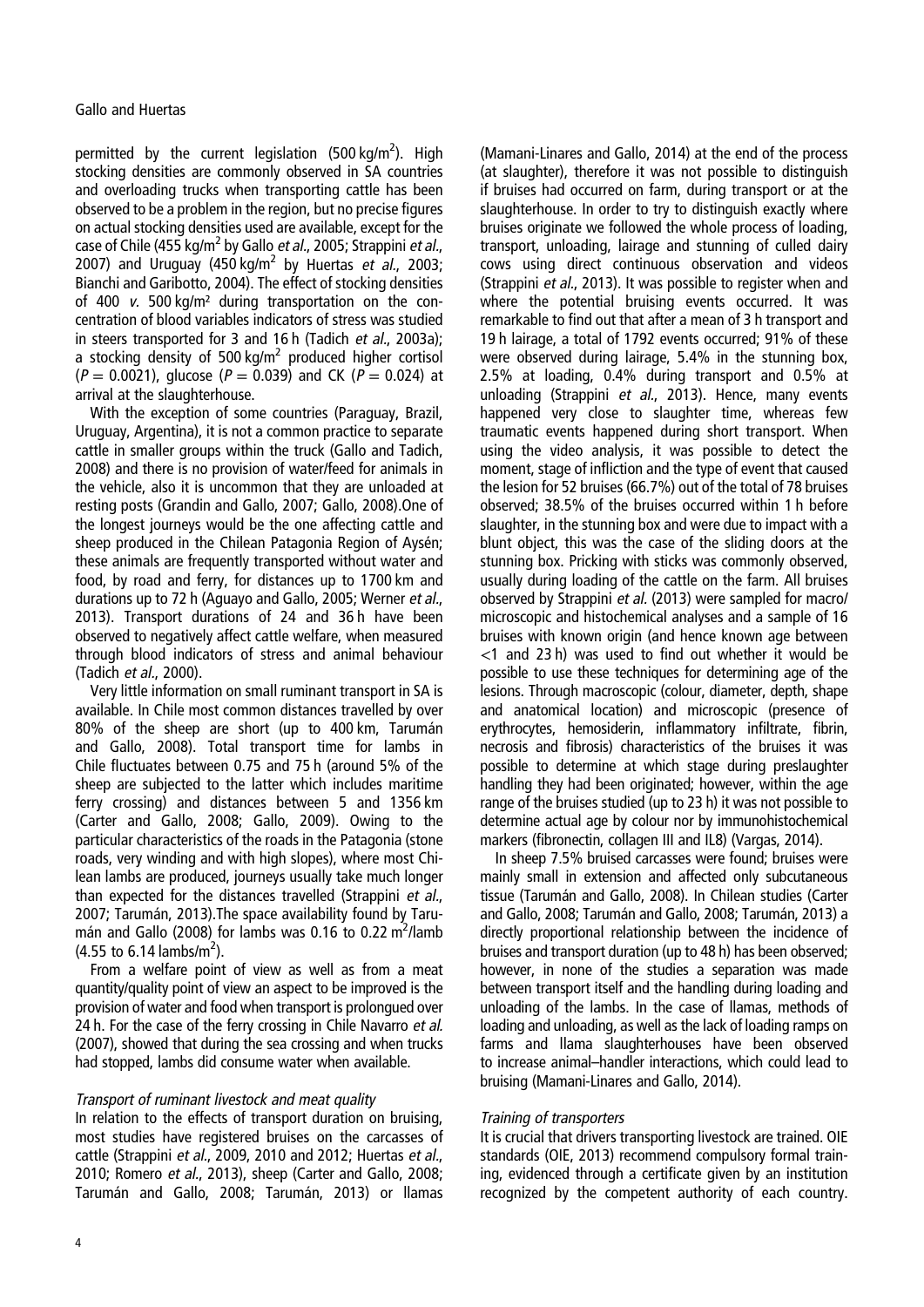Livestock transport drivers as well as animal handlers who help in the process of loading and unloading the animals in general lack training (Cáraves et al., [2006](#page-6-0) and [2007;](#page-6-0) Strappini et al., [2007;](#page-7-0) De Vries, [2011\)](#page-6-0). Efforts are being made in many SA countries to fulfil AW recommendations provided by the OIE [\(2013](#page-6-0)) through the development of national legislation. In Chile, the new regulations approved in 2013 (Chile, [2013a](#page-6-0), [2013b](#page-6-0) and [2013c\)](#page-6-0) state that animal handlers during transport need to be trained and accredit this through a formal certificate given by institutions approved by the Agriculture and Livestock Service of the Ministry of Agriculture.

#### Handling of ruminant livestock at slaughterhouses

There have been improvements regarding structure and training of personnel in most export slaughterhouses in SA, but there is still much improvement to be done in public (municipal) and small village slaughterhouses. In general, there is lack of organization and planning between farmers, transporters and slaughterhouses, in order to reduce to a minimum the transport and waiting times spent by the animals.

#### Lairage

A common problem mentioned in several SA countries is the long waiting time before the animals are unloaded in the stockyards, as well as long lairage times once at the slaughterhouse. In most SA countries there is by law a minimum lairage time between 6 and 24 h (Gallo and Tadich, [2008](#page-6-0)). In Chile there is no minimum lairage time for ruminants (Chile, [2009](#page-6-0)). Frequently lairage times are extended much longer than the minimum because of operational reasons and/or inadequate planning.

The time animals spend without food and water is important from a welfare point of view, as they suffer from thirst and hunger, as well as from a meat quantity (carcass weight loss) and quality (high pH meat) point of view (Gallo and Gatica, [1995;](#page-6-0) Gallo et al., [2003b\)](#page-6-0). The effect of food deprivation in cattle on blood variable indicators of stress differs according to duration (hours) and whether it occurs together with transport or not. Results of the effects of fasting for 3 and for 16 h, in both cases with and without transport, show that fasting with transport has an additional effect compared with deprivation of food in pens, which reflects more stress (Tadich et al., [2003b](#page-7-0)). Steers with 24 h of fasting at the slaughterhouse showed 9.4 times a higher probability of having a muscle  $pH > 5.8$  in their carcasses than those with 3 h fasting, independently of the previous transport time (Amtmann et al., [2006](#page-6-0)). During lairage an increase in live and carcass weight can be observed in steers that were previously transported for over 12 h, but not in those with short transport  $(<6 h)$  (Gallo *et al.*, [2000](#page-6-0) and [2003b](#page-6-0)). This can be attributed to water intake, as it has been also found that steers with over 24 h transport drink water in the lairage pen as soon as they arrive, whereas steers with <6 h transport do not drink (Estrada et al., [2009](#page-6-0)).

Lairage times have been in general reduced in Chilean slaughterhouses in the last few years, and also regulations do not state a minimum duration for ruminant lairage. However, still the most common situation is that cattle and sheep arrive the night before slaughter, reaching 12 h lairage as a mean (Herrera and Gallo, [2009](#page-6-0)); it is not mandatory for ruminants to receive feed during this time, only if they stay over 24 h.

If feed deprivation due to transport is added to fasting during lairage, it is not uncommon that cattle and sheep proceeding from the Patagonia (over 1000 km transport) reach up to  $60 \pm 19$  h fasting due to transport plus lairage (Aguayo and Gallo, [2005](#page-5-0); Carter and Gallo, [2008](#page-6-0)). Considering this fasting duration, Gallo and Gatica ([1995\)](#page-6-0) found a significant decrease in carcass and liver weight. Carcass muscular pH has also been shown to be higher as lairage time increases, being more evident if previous transport has also been prolonged (Gallo et al., 200[3b](#page-6-0)). The effects of lairage duration need to be studied in each country according to their own production and transport conditions, as well as type of cattle. In Colombia, it has been observed that cattle remain in lairage for up to 5 days in some cases, with water but no food available (Ramírez and Gallo, [2012](#page-7-0)).

Experiments observing the behaviour of steers (Estrada et al., [2009\)](#page-6-0) and cows (Opitz et al., [2012](#page-7-0)) during lairage show that during this period many animal–animal interactions occur, that can produce bruises and also use glycogen reserves favouring high pH presentation in the carcasses. Estrada et al. [\(2009\)](#page-6-0) found that during lairage steers that underwent a long previous transport journey (>24 h) lie down sooner and more and drank water immediately after arrival, whereas those with short transport journeys (up to 3 h) remained standing and did not drink. On the other hand agonistic behaviours were more frequent in the steers with short transport journeys.

In Chile a direct relationship between cattle transport duration and lairage duration has been established with high pH. After a transport of 16 h, carcass weight of steers of the same origin and similar live weights have been observed to be lower than after a transport of 3 h (Gallo et al., [2003b](#page-6-0)); steers transported for 16 or 24 h present 3.6 and 5.4 times a higher probability of having carcasses with  $pH > 5.8$ , respectively, compared with those transported for 3 h, independently of the lairage time (Amtmann et al., [2006](#page-6-0)). In general from an AW point of view, prolonging lairage duration from 3 to 24 h in order to recover basal blood indicators from transport stress, does not help much in cattle because basal levels are not recovered before 24 h and negative effects on meat quality such as dark cutting do not justify it, particularly if animals are not fed (Tadich et al., [2005\)](#page-7-0).

In sheep, feed deprivation times due to transport and lairage are also prolonged in Chile. The mean lairage time for sheep has been found to be 15 h, fluctuating between 5 and 26 h (Gallo, [2009](#page-6-0)). It needs to be considered that in lambs slaughter age is proportionately shorter than in cattle and in most cases lambs are also weaned immediately before loading and transporting them for slaughter, with a consequently additional stress. The concentration of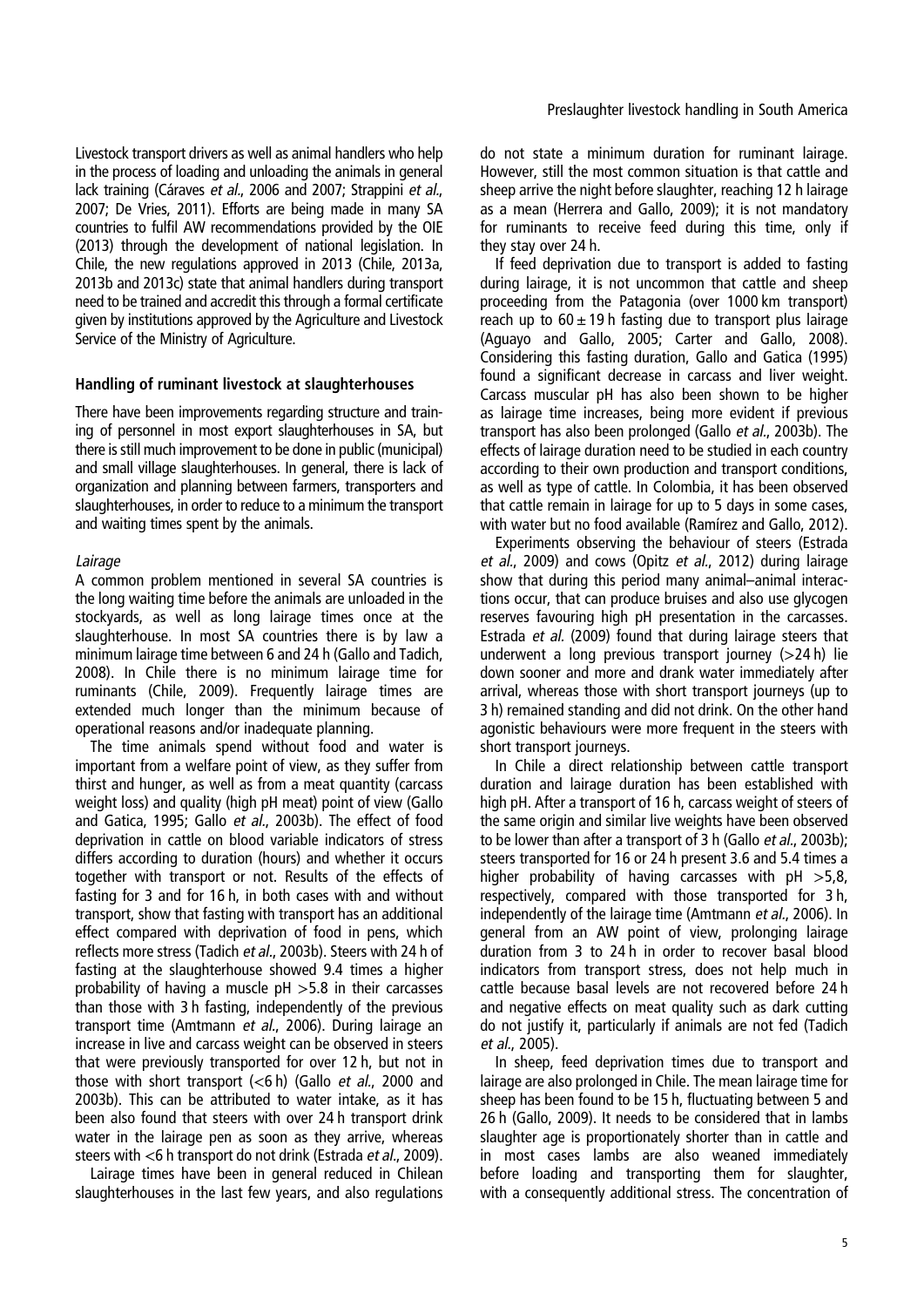<span id="page-5-0"></span> $\beta$ -hydroxybutyrate, an indicator of prolonged feed deprivation, increases significantly in lambs with 68 h fasting; this time includes collection from the paddocks, a 48 h transportation time and lairage afterwards, indicating that body reserves are being used for maintenance (Tadich et al., [2009](#page-7-0)). In fact it coincides with the BW losses and almost no reserves of glycogen found in the carcasses of the same animals (Carter and Gallo, [2008](#page-6-0)).

In lamb carcasses, muscle pH is not measured routinely at slaughterhouses in SA because conservation technologies such as vacuum packaging are less developed than for beef. Tarumán [\(2013](#page-7-0)) found 51% of lamb carcasses with pH  $>5.8$  < 6.3, and only a 0.1% of carcasses with pH  $>$ 6.3. In the same study a positive association was also found between the presence of bruises and high pH.

More research within and between countries in SA is necessary to improve AW during lairage, as situations may vary largely due to type of animals, climate, farming, transport and slaughterhouse facilities and handling (Del Campo et al., [2010](#page-6-0)).

# **Stunning**

The purpose of stunning animals before slaughter is to avoid unnecessary suffering and pain when they are slaughtered through bleeding and it is mandatory according to OIE ([2013\)](#page-6-0) AW standards and also Chilean regulations (Chile, [2013a](#page-6-0)). Out of all preslaughter handling operations, stunning is an overlooked aspect in many SA countries; there has been little awareness to avoid animal suffering during this stage, probably by assuming that the animal will die anyway within a short time (Gallo, [2009](#page-6-0)). A survey in 2006 (Gallo, [2007\)](#page-6-0) showed that the whole process of stunning is not well understood among slaughterhouse operators and even professionals in many SA countries. Most countries have regulations covering this stage, however, it is still possible to find small and municipal slaughterhouses where the Spanish knife or just bleeding is performed, demonstrating that there is not much enforcement of the regulations. The evaluation of the actual efficiency (efficacy) of the process, meaning if methods are accomplished accordingly to OIE recommendations (OIE, [2013\)](#page-6-0) or national regulations for each species, if they are applied correctly and if actual checking of unconsciousness is assured, has started only recently (Gallo et al., [2003a](#page-6-0) and 200[3c](#page-6-0); Romero et al., [2012](#page-7-0)).

Stunning is usually performed according to OIE recommendations in all export and bigger slaughterhouses. A low efficacy of the stunning process, as well as the use of unacceptable methods is still a common situation in some SA countries (Gallo, [2007\)](#page-6-0). A study performed in a sample of Chilean slaughterhouses in 2000 (Gallo and Cartes, [2000](#page-6-0)), showed that only a mean of <85% of cattle slaughtered fell with the first shot when using captive bolt stunning; moreover, there was a high percentage of cattle showing signs of recovery after stunning. These results would be considered unacceptable according to Grandin [\(1998](#page-6-0)). The same study showed that the time between stunning and bleeding was longer than a minute. A study performed

after these findings (Gallo et al., [2003c\)](#page-6-0) showed that improvements could be made through implementing a headholder in the stunning box, using a new penetrating captive bolt pneumatic stunner and through the training of personnel. A frequent problem observed in sheep stunning is the placing of electronarcosis electrodes in the wrong anatomical sites (for instance neck); the problem is due to lack of training (Cáraves et al., [2007](#page-6-0)). More recent intervention studies in 14 of the largest cattle and sheep slaughterplants in Chile, showed that the efficacy of stunning was being further improved (Cáraves *et al.*, [2006](#page-6-0) and [2007](#page-6-0)). Devices for the restriction of body movement are required by law in Chile since 2009 (Chile, [2009](#page-6-0)a and [2013a](#page-6-0)); these devices need to be carefully designed and animals have to be immobilized for as short time as possible, otherwise they can end up being more stressful for the animals rather than an advantage (Muñoz et al., [2012](#page-6-0)).

At present training of people handling animals at the slaughterhouses and particularly during stunning has been given a main focus; most SA countries that export meat evaluate the process periodically and train their personnel in order to reach acceptable standards of AW during slaughter (Gallo et al., [2010](#page-6-0)).

# **Conclusions**

In SA the strategy for improving AW during preslaughter operations in ruminants has been based mainly on emphasizing the close relationship between animal handling and the quantity and quality of the meat they produce.

Improvements in AW have been faster in SA meat exporting countries due to the requirements imposed by some of the importing countries

Education and training in AW in SA has been done not only considering global knowledge but also including research results that consider specific environmental, ethnic and animal characteristics of each country (region).

Regional scientific evidence regarding AW as published in international journals is still scarce, however has been increasing rapidly in the last 5 years.

Although new legislation regarding AW has been implemented in several SA countries, it needs to be more effectively enforced.

# Acknowledgements

The authors wish to thank all the undergraduate and postgraduate students within the animal welfare groups of Chile and Uruguay for their valuable support in promoting animal welfare.

# **References**

Aguayo L and Gallo C 2005. Tiempos de viaje y densidades de carga usadas para bovinos transportados vía marítima y terrestre desde la Región de Aysén a la zona centro-sur de Chile. In Proceedings of XII Congreso Latinoamericano de Buiatría, 15–18 November, Valdivia, Chile, pp. 346–347.

Aguayo L and Gallo C 2006. Densidad de carga y comportamiento de bovinos transportados vía marítima desde Puerto Chacabuco a Puerto Montt, Chile.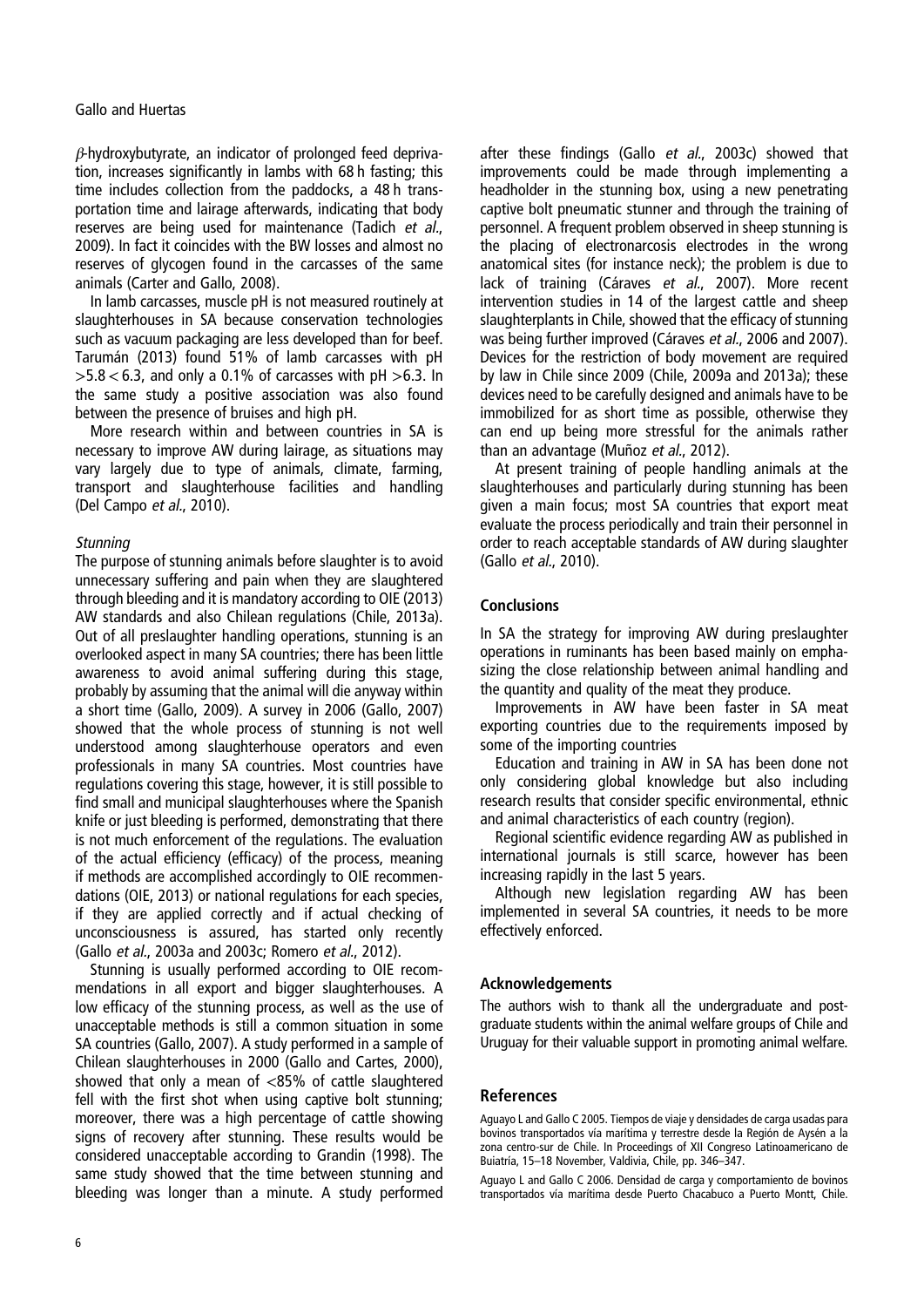<span id="page-6-0"></span>Paper presented at the XX Congreso Panamericano de Ciencias Veterinarias y 14ª Congreso Chileno de Medicina Veterinaria, 12–16 November, Santiago, Chile.

Amtmann VA, Gallo C, Van Schaik G and Tadich N 2006. Relaciones entre el manejo antemortem, variables sanguíneas indicadoras de estrés y pH de la canal en novillos. Archivos de Medicina Veterinaria 38, 259–264.

Bianchi G and Garibotto G 2004. Bienestar animal: relevamiento de puntos críticos en Uruguay. Serie Técnica Nº37, Instituto Nacional de Carnes (INAC) y Facultad de Agronomía, Paysandú, Uruguay, 40pp.

Cáraves M, Gallo C, Strappini A, Aguayo L, Allende R, Chacón F and Briones I 2006. Evaluación del bienestar animal de bovinos durante el manejo ante mortem en seis plantas faenadoras en Chile. In Proceedings of XXXI Congreso de la Sociedad Chilena de Producción Animal, 18–20 October, Chillán, Chile, pp. 179–180.

Cáraves M, Gallo C, Strappini A, Barrientos A, Allende R, Chacón F and Briones I 2007. Evaluación del bienestar animal de ovinos durante el manejo ante mortem en dos plantas faenadoras en Magallanes, Chile. In Proceedings of XXXII Congreso Anual de la Sociedad Chilena de Producción Animal, 14–16 November, Frutillar, Chile, pp. 183–184.

Carter L and Gallo C 2008. Efecto del transporte prolongado por vía terrestre y cruce marítimo en transbordador sobre pérdidas de peso vivo y características de la canal en corderos. Archivos de Medicina Veterinaria 40, 259–266.

Chile 2009. Reglamento sobre estructura y funcionamiento de mataderos, cámaras frigoríficas y plantas de desposte y fija equipamiento mínimo de tales establecimientos. Decreto No. 94, 2 June. Ministerio de Agricultura, Biblioteca del Congreso Nacional de Chile, Santiago, Chile.

Chile 2013a. Reglamento sobre protección de los animales que provean de carne, pieles, plumas y otros productos al momento del beneficio en establecimientos industriales. Decreto No. 28, 30 May. Ministerio de Agricultura, Biblioteca del Congreso Nacional de Chile, Santiago, Chile.

Chile 2013b. Reglamento sobre protección de los animales durante su producción industrial, su comercialización y en otros recintos de mantención de animales. Decreto No. 29, 24 May. Ministerio de Agricultura, Biblioteca del Congreso Nacional de Chile, Santiago, Chile.

Chile 2013c. Reglamento sobre protección del ganado durante su transporte. Decreto No. 30, 16 May. Ministerio de Agricultura, Biblioteca del Congreso Nacional de Chile, Santiago, Chile.

De Vries M 2011. Human animal relationship at Chilean livestock markets. MSc Thesis. Animal Science Department, Wageningen University, The Netherlands.

Del Campo M, Brito G, Montossi F, Soares de Lima JM and San Julian R 2014. Animal welfare and meat quality: the perspective of Uruguay, a "small" exporter country. Meat Science 98, 470–476.

Del Campo M, Brito G, Soares de Lima JM, Hernández P and Montossi F 2010. Finishing diet, temperament and lairage time effects on carcass and meat quality traits in steers. Meat Science 86, 908–914.

Estrada G, Strappini A and Gallo C 2009. Comportamiento de novillos en corrales de espera en matadero posterior a transportes largos y cortos. Paper presented at the Primer Encuentro Regional de Investigadores en Bienestar Animal América, 4–6 November, Valdivia, Chile.

Ferguson D and Warner R 2008. Have we underestimated the impact of pre-slaughter stress on meat quality in ruminants? Meat Science 80, 12–19.

Gallo C 2007. Animal welfare in the Americas. In Compendium of technical items presented to the International Committee or to the Regional Commissions of the OIE (ed. OIE), pp. 151–166. World Animal Health Organization (OIE), Paris, France.

Gallo C 2008. Using scientific evidence to inform public policy on the long distance transportation of animals in South America. Veterinaria Italiana 44, 113–120.

Gallo C 2009. Bienestar animal y buenas prácticas de manejo animal relacionadas con la calidad de la carne. In Introducción a la ciencia de la carne (ed. G Bianchi and O Feed), pp. 455–494. Editorial Hemisferio Sur, Montevideo, Uruguay.

Gallo C 2012. Bienestar animal y calidad de la carne en Latinoamérica. In Bienestar Animal, productividad y calidad de la carne (ed. D Mota-Rojas, SM Huertas, I Guerrero and ME Trujillo), pp. 3–24. Elsevier, Mexico City, Mexico.

Gallo C, Altamirano A and Uribe H 2003a. Evaluación del bienestar animal durante el manejo de bovinos previo al faenamiento en una planta faenadora de carnes. In Proceedings of VI Jornadas Chilenas de Buiatría, 26–28 November, Pucón, Chile, pp. 107–108.

Gallo C, Lizondo G and Knowles T 2003b. Effects of journey and lairage time on steers transported to slaughter in Chile. Veterinary Record 152, 361–364.

Gallo C, Teuber C, Cartes M, Uribe H and Grandin T 2003c. Mejoras en la insensibilización de bovinos con pistola neumática de proyectil retenido tras cambios de equipamiento y capacitación del personal. Archivos de Medicina Veterinaria 35, 159–170.

Gallo C and Cartes M 2000. Insensibilización en bovinos: evaluación de la eficacia en el uso de la pistola de proyectil retenido en 3 plantas de la X Región. Paper presented at the XI Congreso Nacional de Medicina Veterinaria, 25–27 October, Santiago, Chile.

Gallo C and Gatica C 1995. Efectos del tiempo de ayuno sobre el peso vivo, de la canal y de algunos órganos en novillos. Archivos de Medicina Veterinaria 25, 69–77.

Gallo C, Pérez S, Sanhueza C and Gasic J 2000. Efectos del tiempo de transporte de novillos previo al faenamiento sobre el comportamiento, las pérdidas de peso y algunas características de la canal. Archivos de Medicina Veterinaria 32, 157–170.

Gallo C, Tadich T, Huertas S, César D, Paranhos Da Costa M and Broom DM 2010. Animal Welfare Education in Latin America. Proceedings of the First International Conference on Animal Welfare Education: Everyone is Responsible, 1–2 October, Brussels,Charlemagne, Belgium, pp. 90–97.

Gallo C and Tadich TA 2008. South America. In Long distance transport and welfare of farm animals (ed. MC Appleby, V Cussen, L Garcés, L Lambert and J Turner), pp. 261–287. CABI, Wallingford, UK.

Gallo C, Warriss PD, Knowles T, Negrón R, Valdés A and Mencarini I 2005. Densidades de carga utilizadas para el transporte de bovinos destinados a matadero en Chile. Archivos de Medicina Veterinaria 37, 155–159.

Grandin T 1998. Objective scoring of animal holding and stunning practices at slaughter plants. Journal of the American Veterinary Medical Association 212, 36–39.

Grandin T and Gallo C 2007. Cattle transport. In Livestock handling and transport (ed. T Grandin), pp. 134–154. CABI, Wallingford, UK.

Gregory N 1998. Animal welfare and the meat market. In Animal welfare and meat science (ed. N Gregory), pp. 1–14. CABI Publishing, Wallingford, Oxford, UK.

Herrera C and Gallo C 2009. Análisis descriptivo de la presentación de canales con pH elevado en bovinos de distinta procedencia geográfica y tiempo de espera prefaena. In Proceedings of XXXIV Congreso Anual de la Sociedad Chilena de Producción Animal, 21–23 October, Pucón, Chile, pp. 270–271.

Hoffman DE, Spire MF, Schwenke JR and Unruh JA 1998. Effect of source of cattle and distance transported to a commercial slaughter facility on carcass bruises in mature beef cows. Journal of the American Veterinary Medical Association 212, 668–672.

Huertas SM, Gallo C and Galindo F 2014. Drivers of animal welfare policy in the Americas. Revue scientifique et technique Office international des Epizooties 33, 67–76.

Huertas SM, Gil A, Suanes A, Cernicchiaro N, Zaffaroni R, de Freitas J and Invernizzi I 2003. Estudio de los factores asociados a la presencia de lesiones traumáticas en carcasas de bovinos faenados en Uruguay. In Proceedings of VI Jornadas Chilenas de Buiatría, 26–28 November, Pucón, Chile, pp.117–118.

Huertas SM, Gil AD, Piaggio JM and Eerdenburg FJCM 2010. Transportation of beef cattle to slaughterhouses and how this relates to animal welfare and carcase bruising in an extensive production system. Animal Welfare 18, 281–285.

Mamani-Linares LW and Gallo C 2014. A note on the effects of pre-slaughter operations of llamas (Lama glama) on the concentrations of some blood constituents related to stress and carcass quality. Archivos de Medicina Veterinaria 46, 463–469.

Mc Veigh JM and Tarrant PV 1982. Glycogen content and repletion rates in beef muscle, effects of feeding and fasting. Journal of Nutrition 112, 1306–1314.

Muñoz D, Strappini AC and Gallo C 2012. Indicadores de bienestar animal para detectar problemas en el cajón de insensibilización de bovinos. Archivos de Medicina Veterinaria 44, 297–302.

Navarro G, Gallo C and Strappini A 2007. Efectos de la provisión de agua y disponibilidad de espacio sobre el comportamiento y variables sanguíneas durante el transporte prolongado de corderos. In Proceedings of XXXII Congreso Anual de la Sociedad Chilena de Producción Animal, 14–16 November, Frutillar, Chile, pp. 163–164.

Organización Mundial de Sanidad Animal (OIE) 2013. Código Sanitario para los Animales Terrestres, Volumen 1, Título 7, Bienestar de los animales, pp. 297–426. World Animal Health Organization (OIE), Paris, France.